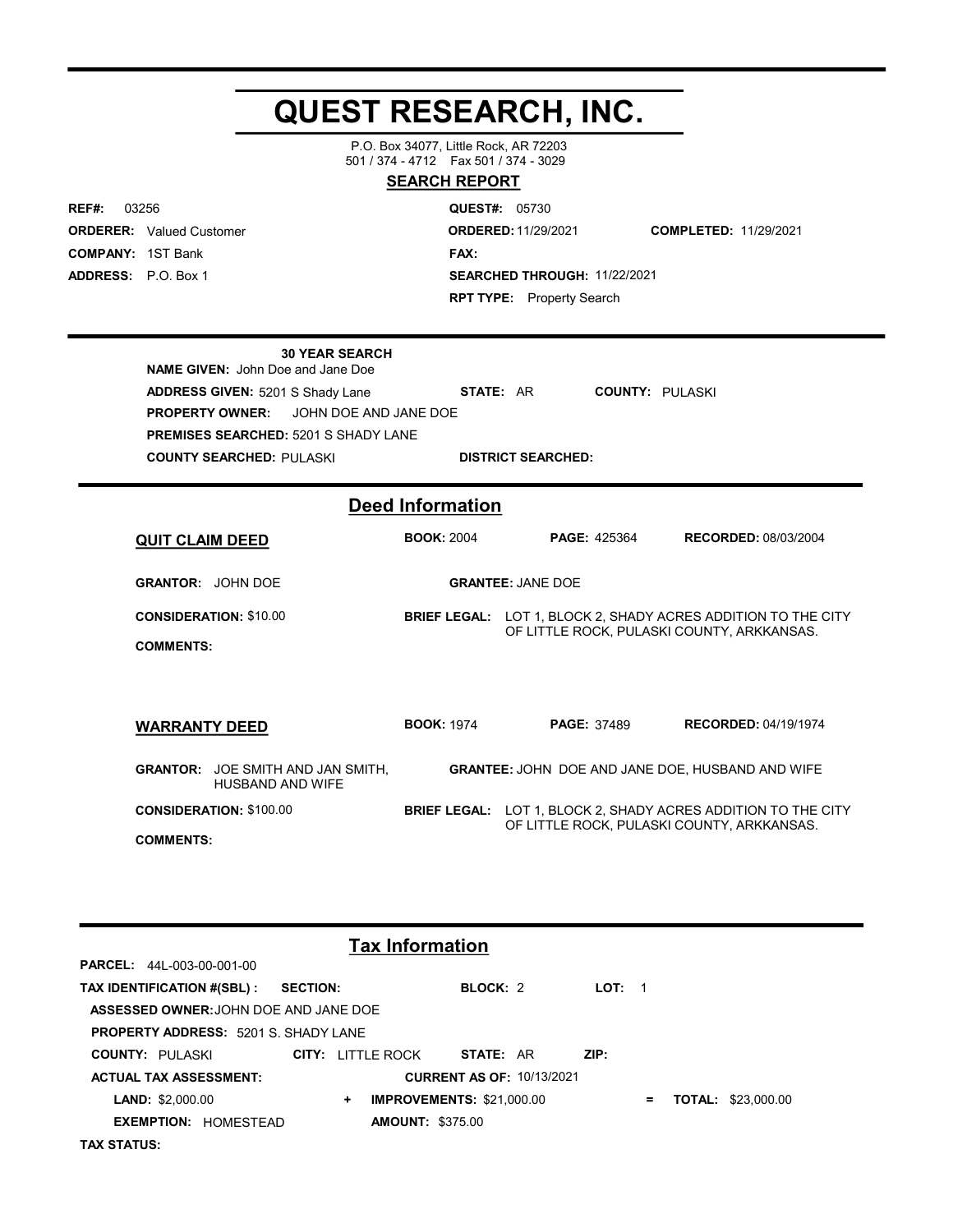| <b>TYPE</b>        | YEAR | <b>BASIS</b>     | <b>AMOUNT</b> | <b>STATUS</b> | <b>DATE PAID</b> |
|--------------------|------|------------------|---------------|---------------|------------------|
| <b>REAL ESTATE</b> | 2020 | <b>FULL YEAR</b> | \$1.525.00    | Paid          | 08/18/2021       |

**COMMENTS:** 2020 ARKANSAS TAXES WERE DUE AND PAYABLE 3/1/2021 THRU 10/15/2021.

| <b>Mortgage Information</b>                                         |                   |                                                             |                             |  |  |  |
|---------------------------------------------------------------------|-------------------|-------------------------------------------------------------|-----------------------------|--|--|--|
| <b>MORTGAGE</b><br><b>GRANTOR:</b><br>JOHN DOE AND JANE DOE,        | <b>BOOK: 2002</b> | <b>PAGE: 37490</b><br><b>GRANTEE: MEGA MORTGAGE COMPANY</b> | <b>RECORDED: 04/19/2002</b> |  |  |  |
| <b>HUSBAND AND WIFE</b>                                             |                   |                                                             |                             |  |  |  |
| SIGNED BY: JOHN DOE AND JANE DOE                                    | <b>AMOUNT:</b>    | \$84,000.00                                                 |                             |  |  |  |
| <b>COMMENTS:</b>                                                    |                   |                                                             |                             |  |  |  |
|                                                                     |                   |                                                             |                             |  |  |  |
| <b>ASSIGNMENT</b>                                                   | <b>BOOK: 2003</b> | <b>PAGE: 00261</b>                                          | <b>RECORDED: 01/24/2003</b> |  |  |  |
| <b>GRANTOR:</b>                                                     |                   | <b>GRANTEE: MORTGAGES GALORE, INC.</b>                      |                             |  |  |  |
| <b>SIGNED BY:</b>                                                   | <b>AMOUNT:</b>    | \$0.00                                                      |                             |  |  |  |
| <b>COMMENTS:</b> ASSIGNS MORTGAGE RECORDED IN BOOK 2002 PAGE 37490. |                   |                                                             |                             |  |  |  |

| <b>Judgement Information</b>                                   |                                        |                    |                             |  |  |  |
|----------------------------------------------------------------|----------------------------------------|--------------------|-----------------------------|--|--|--|
| <b>DEFAULT JUDGMENT</b>                                        | <b>BOOK: 2015</b>                      | <b>PAGE: 1032</b>  | <b>RECORDED: 03/20/2015</b> |  |  |  |
| <b>GRANTOR: JOHN DOE</b>                                       | <b>GRANTEE:</b>                        |                    |                             |  |  |  |
| 60CV-15-2<br><b>CASE#:</b><br>004                              | <b>CASE NAME: SECURITY CREDIT CORP</b> | <b>AMOUNT:</b>     | \$2,340.00                  |  |  |  |
| <b>COMMENTS:</b>                                               |                                        |                    |                             |  |  |  |
|                                                                |                                        |                    |                             |  |  |  |
|                                                                |                                        |                    |                             |  |  |  |
| <b>DIVORCE DECREE</b>                                          | <b>BOOK: 2004</b>                      | <b>PAGE: 80346</b> | <b>RECORDED: 07/16/2004</b> |  |  |  |
| JOHN DOE<br><b>GRANTOR:</b>                                    | <b>GRANTEE:</b>                        |                    |                             |  |  |  |
| <b>CASE NAME: JANE DOE</b><br><b>CASE#:</b><br>CV040026<br>123 |                                        | <b>AMOUNT:</b>     | \$0.00                      |  |  |  |
| <b>COMMENTS:</b>                                               |                                        |                    |                             |  |  |  |

| <b>Lien Information</b> |                                          |  |                          |              |                |                             |  |
|-------------------------|------------------------------------------|--|--------------------------|--------------|----------------|-----------------------------|--|
| <b>FEDERAL TAX LIEN</b> |                                          |  | <b>BOOK: 15-279</b>      | <b>PAGE:</b> |                | <b>RECORDED: 11/11/2015</b> |  |
|                         | <b>GRANTOR: INTERNAL REVENUE SERVICE</b> |  | <b>GRANTEE: JOHN DOE</b> |              |                |                             |  |
| CASE#:                  | <b>CASE NAME:</b>                        |  |                          |              | <b>AMOUNT:</b> | \$6,321.00                  |  |
| <b>COMMENTS:</b>        |                                          |  |                          |              |                |                             |  |